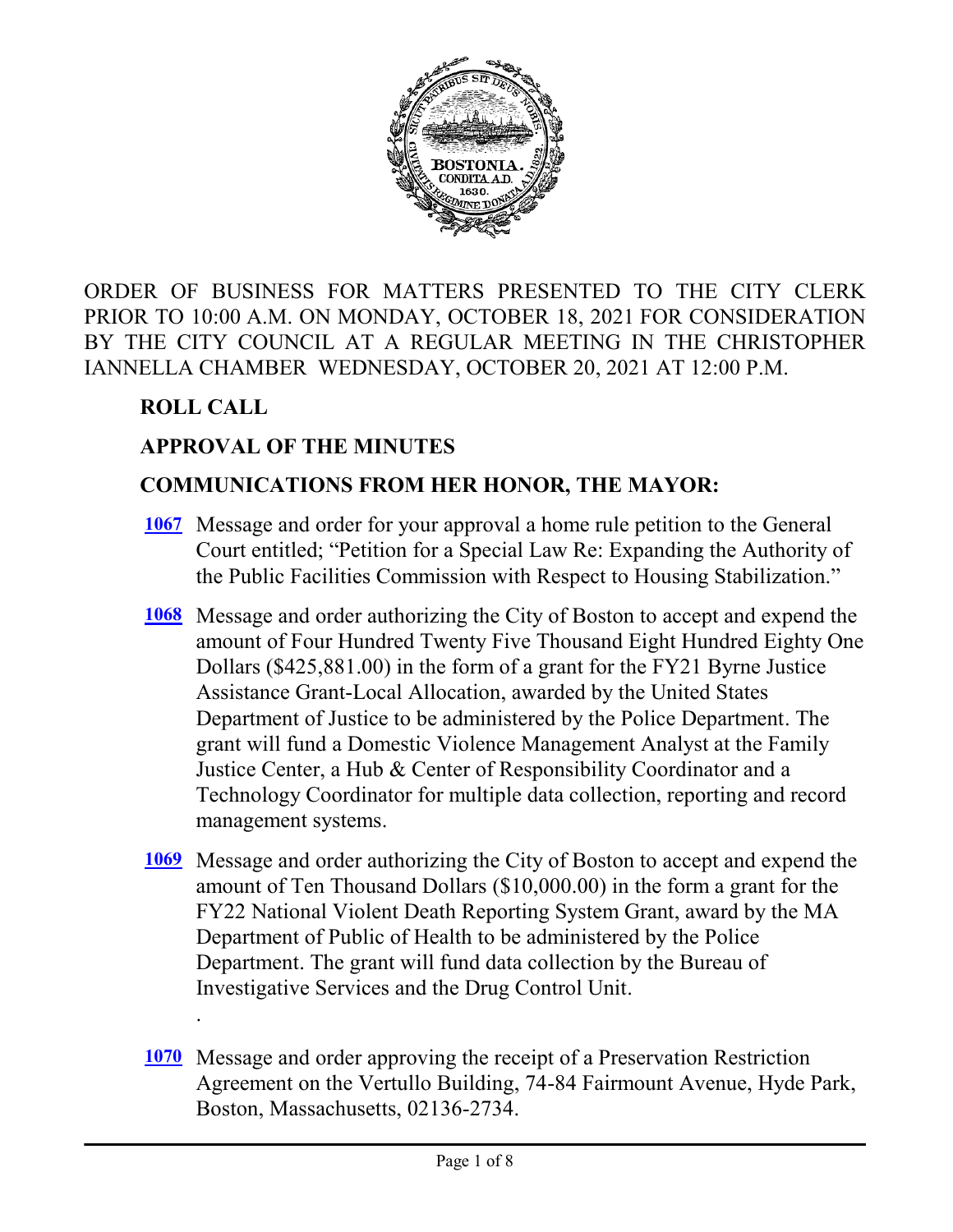## **REPORTS OF PUBLIC OFFICERS AND OTHERS:**

- [1071](http://boston.legistar.com/gateway.aspx?m=l&id=/matter.aspx?key=4909) Notice was received from the City Clerk in accordance with Chapter 6 of the Ordinances of 1979 re: action taken by the Mayor on papers acted upon by the City Council at its meeting of September 15, 2021.
- [1072](http://boston.legistar.com/gateway.aspx?m=l&id=/matter.aspx?key=4883) Notice was received from the City Clerk in accordance with Chapter 6 of the Ordinances of 1979 re: action taken by the Mayor on papers acted upon by the City Council at its meeting of September 22, 2021.
- [1073](http://boston.legistar.com/gateway.aspx?m=l&id=/matter.aspx?key=4884) Notice was received from the City Clerk in accordance with Chapter 6 of the Ordinances of 1979 re: action taken by the Mayor on papers acted upon by the City Council at its meeting of September 29, 2021.
- [1074](http://boston.legistar.com/gateway.aspx?m=l&id=/matter.aspx?key=4885) Notice was received from the City Clerk in accordance with Chapter 6 of the Ordinances of 1979 re: action taken by the Mayor on papers acted upon by the City Council at its meeting of October 6, 2021.
- [1075](http://boston.legistar.com/gateway.aspx?m=l&id=/matter.aspx?key=4940) Notice was received from the Acting Mayor of the temporary appointment of Tammy Pust, as Interim Director of Labor Relations effective October 4, 2021.
- [1076](http://boston.legistar.com/gateway.aspx?m=l&id=/matter.aspx?key=4886) Notice was received from the Acting Mayor of the appointment of Kannan Thiruvengadam as a member of the Conservation Commission.
- [1077](http://boston.legistar.com/gateway.aspx?m=l&id=/matter.aspx?key=4905) Notice was received from the Acting Mayor of her absence from the City from 1:00 P.M. on Saturday, October 9, 2021until 4:00 P.M. on Sunday, October 10, 2021.

## **REPORTS OF COMMITTEES:**

**[0685](http://boston.legistar.com/gateway.aspx?m=l&id=/matter.aspx?key=4685)** The Committee on Government Operations, to which was referred on May 19, 2021, Docket #0685 An Order Regarding a Text Amendment to the Boston Zoning Code with respect to parking minimums for affordable housing, submits a report recommending that the order ought to pass in a new draft.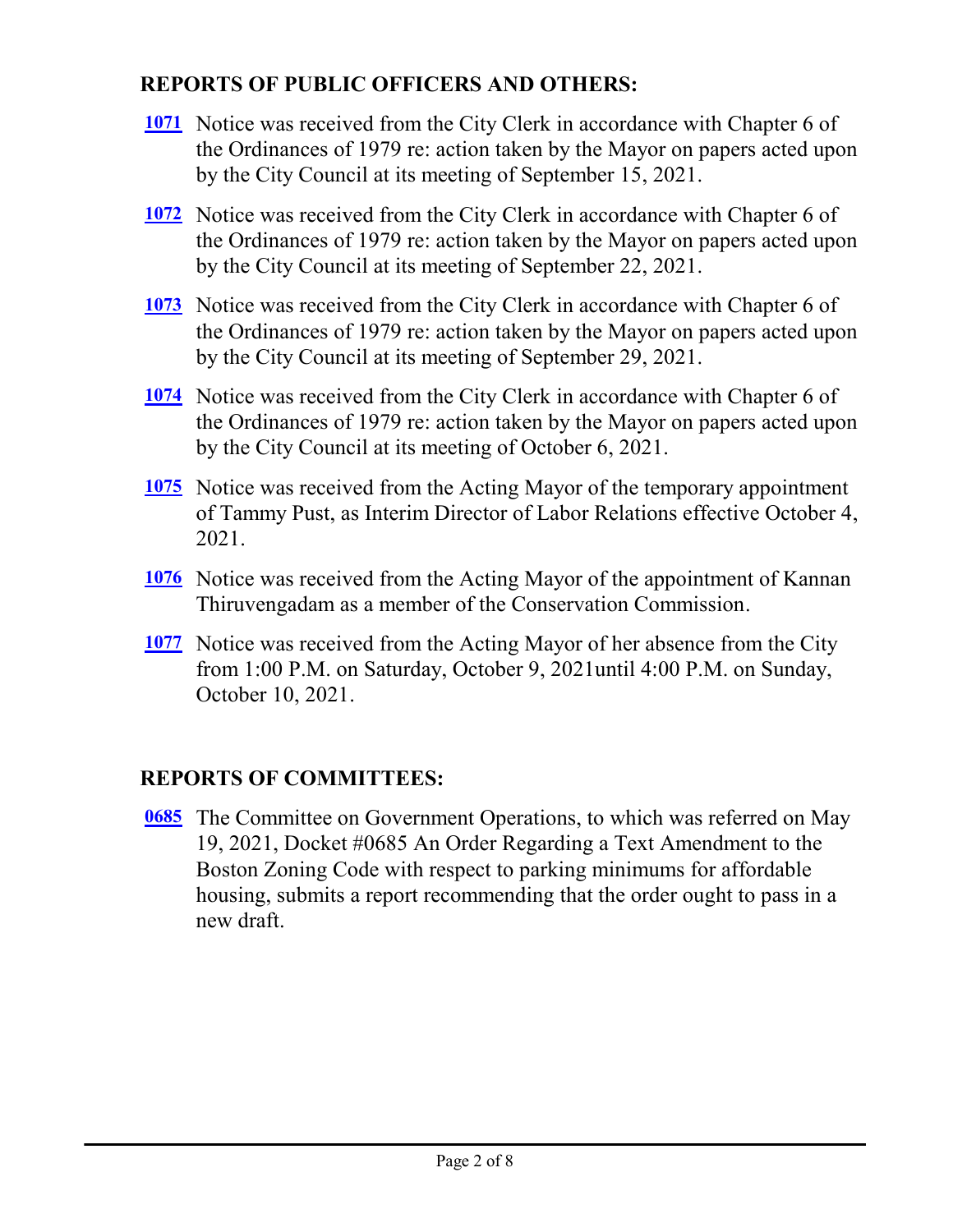- The Committee on Strong Women, Families, & Communities, to which was **[0958](http://boston.legistar.com/gateway.aspx?m=l&id=/matter.aspx?key=4755)** referred on September 15, 2021, Docket #0958, Message and order authorizing the City of Boston to accept and expend the amount of One Hundred Thousand Dollars (\$100,000.00) in the form of a grant for the No Kid Hungry, awarded by Share Our Strength to be administered by the Office of Food Access. The grant will fund school-based food programs (BosFoodLove) and the Community Hub Schools Initiative, submits a report recommending that the order ought to pass.
- [0397](http://boston.legistar.com/gateway.aspx?m=l&id=/matter.aspx?key=4770) The Committee on Government Operations, to which was referred on March 3, 2021, Docket #0397, Ordinance on Surveillance Oversight and Information Sharing, submits a report that the ordinance ought to pass in a new draft.
- The Committee on Boston COVID-19 Recovery, to which was referred on **[0994](http://boston.legistar.com/gateway.aspx?m=l&id=/matter.aspx?key=4788)** September 22, 2021, Docket #0994, Message and order authorizing the City of Boston to accept and expend the amount of One Million Six Hundred Three Thousand One Hundred Twelve Dollars (\$1,603,112.00) in the form a grant for the American Rescue Plan Act, Title III-B awarded by the U.S. Department of Health and Human Services, passed though the MA Executive Office of Elder Affairs, to be administered by the Age Strong Commission. The grant will fund Supportive Services for older adults in Boston, for the period 4/1/21 through 6/30/22, submits a report recommending that the order ought to pass.
- The Committee on Boston's COVID-19 Recovery. to which was referred on **[0995](http://boston.legistar.com/gateway.aspx?m=l&id=/matter.aspx?key=4789)** September 22, 2021, Docket #0995, Message and order authorizing the City of Boston to accept and expend the amount of One Million Four Hundred Six Thousand Three Hundred Thirty One Dollars (\$1,406,331.00) in the form of a grant, for the American Rescue Plan Act-Title III-C Nutrition program, awarded by the U.S. Department of Health and Human Services, passed through the MA Executive Office of Elder Affairs, to be administered by Age Strong Commission. The grant will fund nutrition services for older adults in Boston, for the period 4/1/21 through 6/30/22, submits a report recommending that the order ought to pass.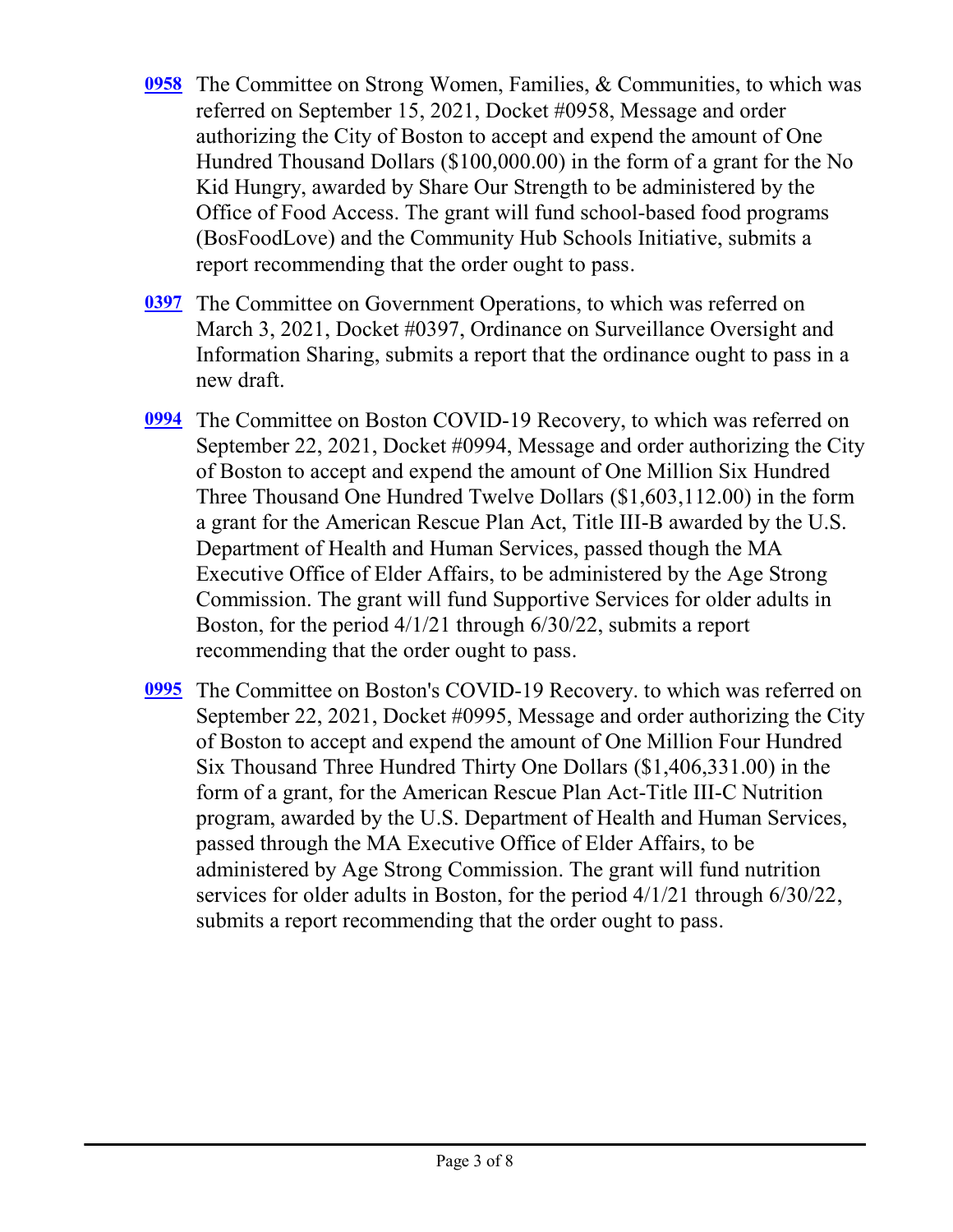- The Committee on Boston's COVID-19 Recovery, to which was referred on **[0996](http://boston.legistar.com/gateway.aspx?m=l&id=/matter.aspx?key=4790)** September 22, 2021, Docket #0996, Message and order authorizing the City of Boston to accept and expend the amount of Four Hundred Twenty Three Thousand One Hundred Seventy Dollars (\$423,170.00) in the form of a grant for the American Rescue Plan Act- Title III-A, awarded by the U.S. Department of Health and Human Services, passed through the MA Executive Office of Elder Affairs, to be administered by the Age Strong Commission. The grant will fund administration cost for planning and implementation by the Age Strong Commission, from 4/1/2021 to 9/14/2021, submits a report that the order ought to pass.
- The Committee on Boston's COVID-19 Recovery, to which was referred on **[0997](http://boston.legistar.com/gateway.aspx?m=l&id=/matter.aspx?key=4791)** September 22, 2021, Docket #0997, Message and order authorizing the City of Boston to accept and expend the amount of Three Hundred Ninety Four Thousand One Hundred Thirty Three Dollars (\$394,133.00) in the form of a grant for the American Rescue Plan Act, Title III-E, awarded by the U.S. Department of Health and Human Services, passed through the MA Executive Office of Elder Affairs, to be administered by the Age Strong Commission. The grant will fund Family Caregiver Services for older adults in Boston, for the period 4/1/2021 through 6/30/22, submits a report recommending that the order ought to pass.
- The Committee on Boston's COVID-19 Recovery, to which was referred on **[0999](http://boston.legistar.com/gateway.aspx?m=l&id=/matter.aspx?key=4792)** September 22, 2021, Docket #0999,Message and order authorizing the City of Boston to accept and expend the amount of One Hundred Fifty Seven Thousand Five Hundred Twenty Two Dollars (\$157,522.00) in the form of a grant, for the American Rescue Plan Act, Title III-D, awarded by the U.S. Department of Health and Human Services, passed through the MA Executive Office of Elder Affairs, to be administered by the Age Strong Commission. The grant will fund the Long-Term Care Ombudsman program, for the period 4/1/21 through 6/30/22, submits a report that the order ought to pass.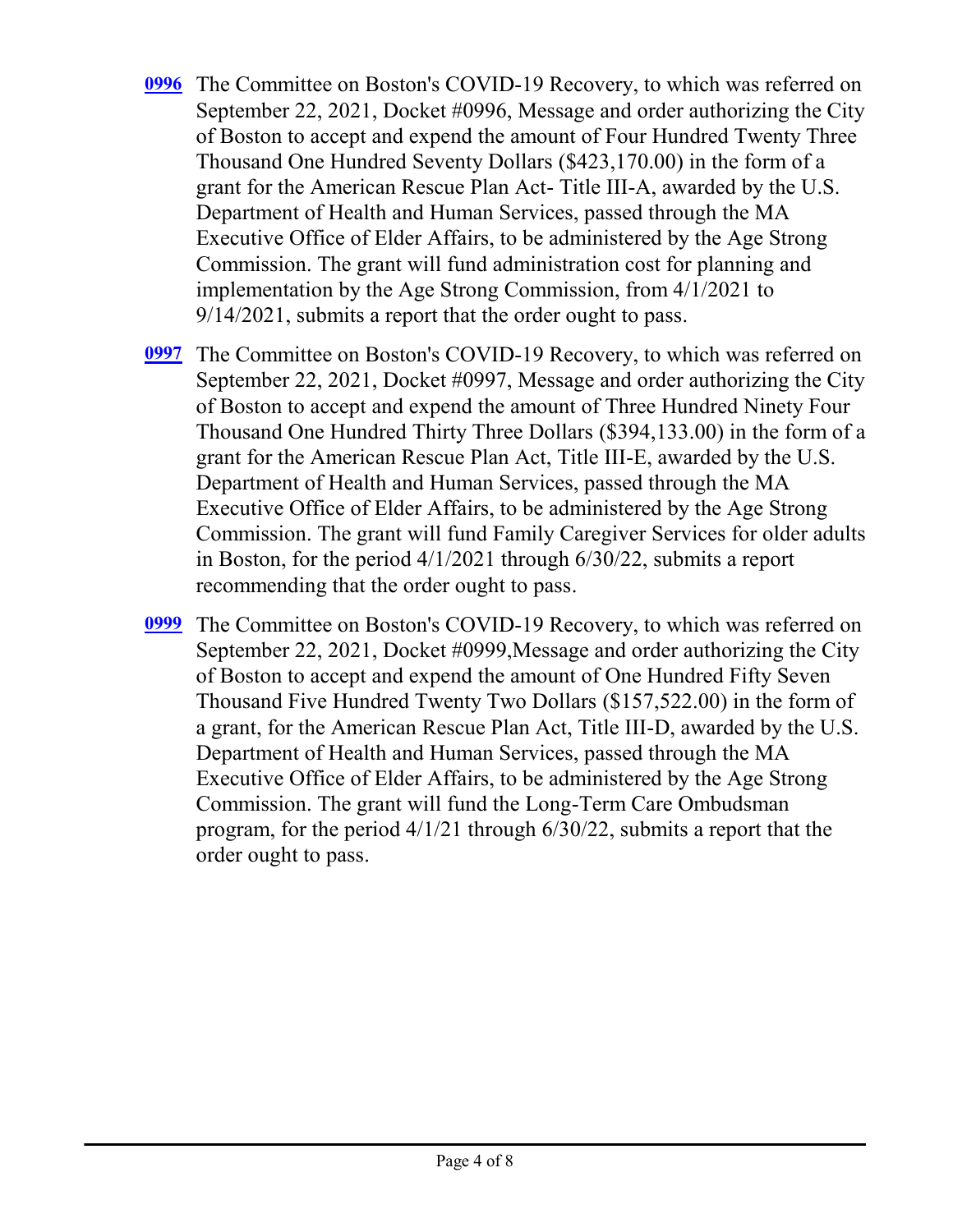- [1001](http://boston.legistar.com/gateway.aspx?m=l&id=/matter.aspx?key=4793) The Committee on Boston's COVID-19 Recovery, to which was referred on September 22, 2021, Docket #1001, Message and order authorizing the City of Boston to accept and expand the amount of One Hundred Forty Thousand One Hundred Twenty-One Dollars (\$140,121.00) in the form of a grant, for the American Rescue Plan Act, Title III-D, awarded by the U.S. Department of Human Health and Services, passed though the MA Executive Office of Elder Affairs, to be administered by the Age Strong Commission. The grant will fund preventative health services for older adults in Boston, for the period 4/1/21 through 6/30/22, submits a report recommending that the order ought to pass.
- [1014](http://boston.legistar.com/gateway.aspx?m=l&id=/matter.aspx?key=4815) The Committee on Strong Women, Families & Communities, to which was referred on September 29, 2021, Docket #1014, Message and order authorizing the City of Boston to accept and expend the amount of Five Hundred Thousand Dollars (\$500,000.00) in the form of a grant for the FY21 Gus Schumacher Nutrition Incentive Program, awarded by the National Institute of Food and Agriculture-USDA to be administered by the Office of Food Access. The grant will fund projects to increase the purchase of fresh fruits and vegetables by low-income SNAP consumers, submits a report recommending that the order ought to pass.

# **MATTERS RECENTLY HEARD-FOR POSSIBLE ACTION:**

- [1013](http://boston.legistar.com/gateway.aspx?m=l&id=/matter.aspx?key=4843) Message and order authorizing the City of Boston to accept and expend the amount of Seven Hundred Fifty Thousand Dollars (\$750,000.00) in the form of a Land Water Conservation Fund grant awarded by the National Park Service, passed through the Massachusetts Division of Conservation Services, to be administered by the Boston Parks and Recreation Department. The grant will be used for improvements at Malcolm X Park that will make paths, entrances, and play areas compliant with the Americans with Disabilities Act.
- [0825](http://boston.legistar.com/gateway.aspx?m=l&id=/matter.aspx?key=4622) Message and order authorizing the City of Boston to accept and expend the amount of Six Hundred Seventy Two Thousand Six Hundred Eighty Five Dollars and Sixty Cents (\$672,685.60) in the form of a grant for the FY22 YouthWorks, awarded by the MA Executive Office of Labor and Workforce Development, passed through the Economic Development  $\&$ Industrial Corporation of Boston, to be administered by the Youth Engagement & Employment. The grant will fund the Summer 2021 Success Link Employment Program.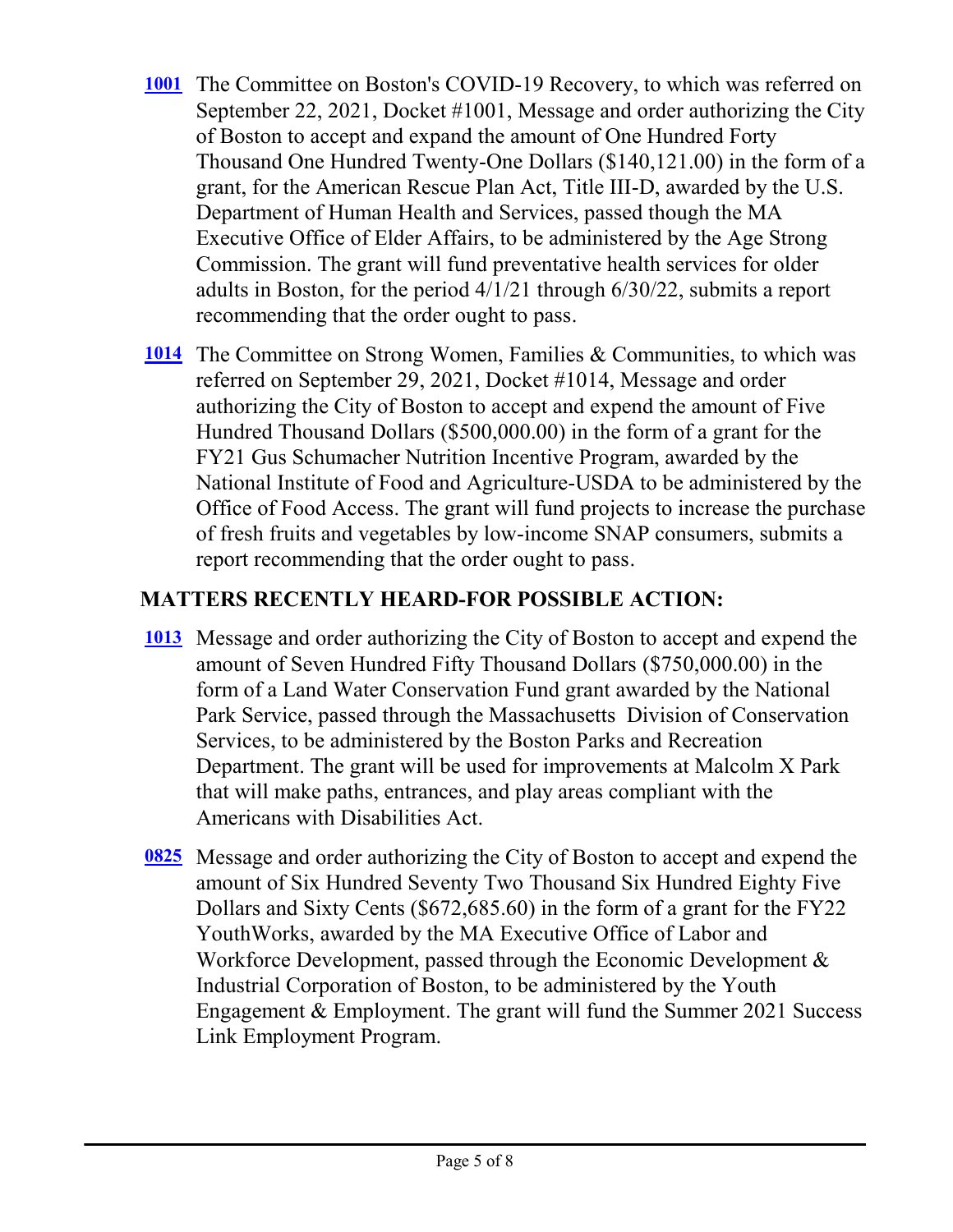- [0826](http://boston.legistar.com/gateway.aspx?m=l&id=/matter.aspx?key=4621) Message and order authorizing the City of Boston to accept and expend the amount of Four Hundred Seventy Six Thousand Six Hundred and Sixty Six Dollars (\$476,666.00) in the form of a grant for Nutrition Services for Boston elders, awarded by the U.S. Department of Health and Human Services, passed through the MA Executive Office of Elder Affairs to be administered by the Age Strong Commission. The grant will fund the FY21 Title IIIC Supplemental.
- [1011](http://boston.legistar.com/gateway.aspx?m=l&id=/matter.aspx?key=4814) Message and order authorizing the City of Boston to accept and expend the amount of One Million Seven Hundred Sixty Eight Thousand Three Hundred Seventy Eight Dollars and Fifty Six Cents (\$1,768,378.56) in the form of a grant for the FY22 State Elder Lunch Program, awarded by the MA Executive Office of Elder Affairs to be administered by the Age Strong Commission. The grant will fund nutrition services for up to 284,394 older adults in the City of Boston at \$6.24 per meal.
- **[0849](http://boston.legistar.com/gateway.aspx?m=l&id=/matter.aspx?key=4733)** Message and order for your approval of the receipt of a Preservation Restriction Agreement on 41 Melrose Street, Boston, Ma 02116 by the Society for the Preservation of New England Antiquities d/b/a Historic New England.
- **[0638](http://boston.legistar.com/gateway.aspx?m=l&id=/matter.aspx?key=4681)** Ordinance to create the Boston Commemoration Commission.

### **MOTIONS, ORDERS AND RESOLUTIONS:**

- **Councilor Arroyo offered the following:** Ordinance Preventing Wage Theft in **[1078](http://boston.legistar.com/gateway.aspx?m=l&id=/matter.aspx?key=4904)** the City of Boston.
- **Councilor Mejia offered the following:** Order for a hearing on the Status of **[1079](http://boston.legistar.com/gateway.aspx?m=l&id=/matter.aspx?key=4900)** Early Education and Childcare Workers.
- **Councilor Edwards and Arroyo offered the following:** Resolution in Support of **[1080](http://boston.legistar.com/gateway.aspx?m=l&id=/matter.aspx?key=4935)** S.874 and H.1435, an Act Promoting Housing Stability and Homelessness Prevention In Massachusetts.
- **Councilor Flynn and Wu offered the following:** Resolution in support of H. **[1081](http://boston.legistar.com/gateway.aspx?m=l&id=/matter.aspx?key=4937)** 3115 "An Act Ensuring Equitable Representation in the Commonwealth".
- **Councilor Mejia offered the following:** Resolution recognizing October as **[1082](http://boston.legistar.com/gateway.aspx?m=l&id=/matter.aspx?key=4938)** Dyslexia Awareness Month in the City of Boston.

#### **PERSONNEL ORDERS:**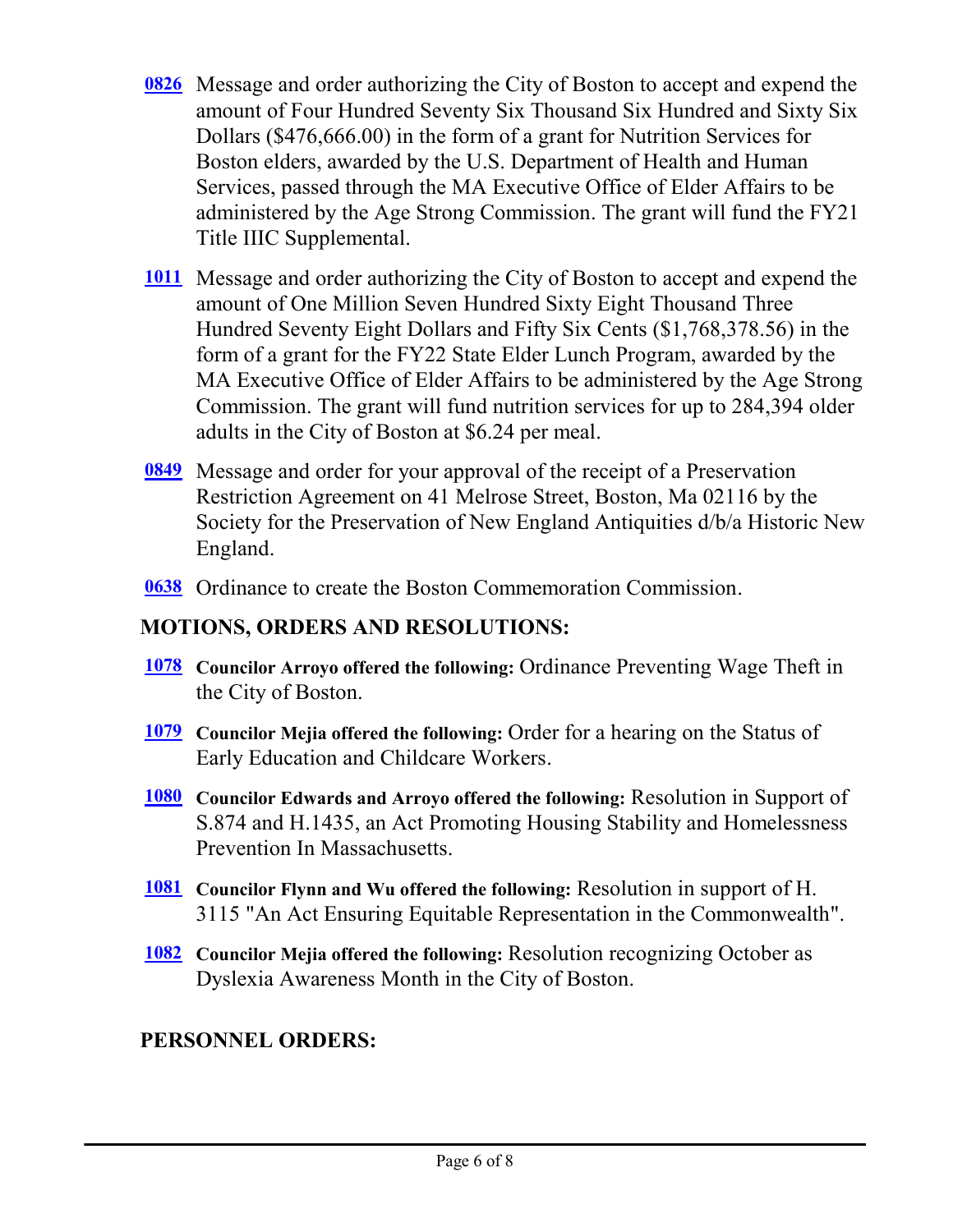- Councilor O'Malley for Councilor Essaibi George offered the following: **[1083](http://boston.legistar.com/gateway.aspx?m=l&id=/matter.aspx?key=4895)** Order for the appointment of temporary employee Karen Foley in City Council.
- Councilor O'Malley for Councilor Essaibi George offered the following: **[1084](http://boston.legistar.com/gateway.aspx?m=l&id=/matter.aspx?key=4897)** Order for the appointment of temporary employee Danielle Foley in City Council.
- Councilor O'Malley for Councilor Mejia offered the following: Order for **[1085](http://boston.legistar.com/gateway.aspx?m=l&id=/matter.aspx?key=4944)** the appointment of temporary employee Sandra Saavedra Sanchez in City Council effective October 23, 2021.

#### **GREEN SHEETS:**

**[10/20/2021](http://boston.legistar.com/gateway.aspx?m=l&id=/matter.aspx?key=4933)** Legislative Calendar for October 20, 2021.

#### **CONSENT AGENDA:**

- **[1086](http://boston.legistar.com/gateway.aspx?m=l&id=/matter.aspx?key=4887)** Councilor Wu offered the following: Resolution recognizing Republic of China Day in Boston.
- **[1087](http://boston.legistar.com/gateway.aspx?m=l&id=/matter.aspx?key=4898) Councilor Flynn offered the following:** Resolution in recognition of Jerry Rubin.
- **[1088](http://boston.legistar.com/gateway.aspx?m=l&id=/matter.aspx?key=4899)** Councilor Flynn and Flaherty offered the following: Resolution in memory of Anne Marie Collins.
- **[1089](http://boston.legistar.com/gateway.aspx?m=l&id=/matter.aspx?key=4901) Councilor Breadon offered the following:** Resolution recognizing Cynthia Woolcock.
- **[1090](http://boston.legistar.com/gateway.aspx?m=l&id=/matter.aspx?key=4902) Councilor Breadon offered the following: Resolution recognizing Saint Columbkille** Parish.
- **[1091](http://boston.legistar.com/gateway.aspx?m=l&id=/matter.aspx?key=4906) Councilor O'Malley offered the following: Resolution recognizing 58 retiring Boston** Police Officers for their years of service.
- **[1092](http://boston.legistar.com/gateway.aspx?m=l&id=/matter.aspx?key=4934) Councilor Mejia offered the following:** Resolution recognizing Filiberto Santiago.
- **[1093](http://boston.legistar.com/gateway.aspx?m=l&id=/matter.aspx?key=4936)** Councilor Mejia offered the following: Resolution recognizing Morning Star Baptist Church.
- **[1094](http://boston.legistar.com/gateway.aspx?m=l&id=/matter.aspx?key=4939) Councilor Flynn offered the following:** Resolution recognizing Pattie Happnie.
- **Councilor O'Malley, Arroyo, Mejia, Baker, Bok, Breadon, Campbell, Edwards, [1095](http://boston.legistar.com/gateway.aspx?m=l&id=/matter.aspx?key=4941) Essaibi George, Flaherty, Flynn and Wu offered the following:** Resolution recognizing 25 community members for Hispanic Heritage Month.
- [1096](http://boston.legistar.com/gateway.aspx?m=l&id=/matter.aspx?key=4942) Councilor O'Malley offered the following: Resolution congratulating George O'Malley.
- **[1097](http://boston.legistar.com/gateway.aspx?m=l&id=/matter.aspx?key=4943) Councilor O'Malley offered the following:** Resolution recognizing the Mulvey Family.
- **[1098](http://boston.legistar.com/gateway.aspx?m=l&id=/matter.aspx?key=4945) Councilor Edwards offered the following:** Resolution in memory of James Cali.